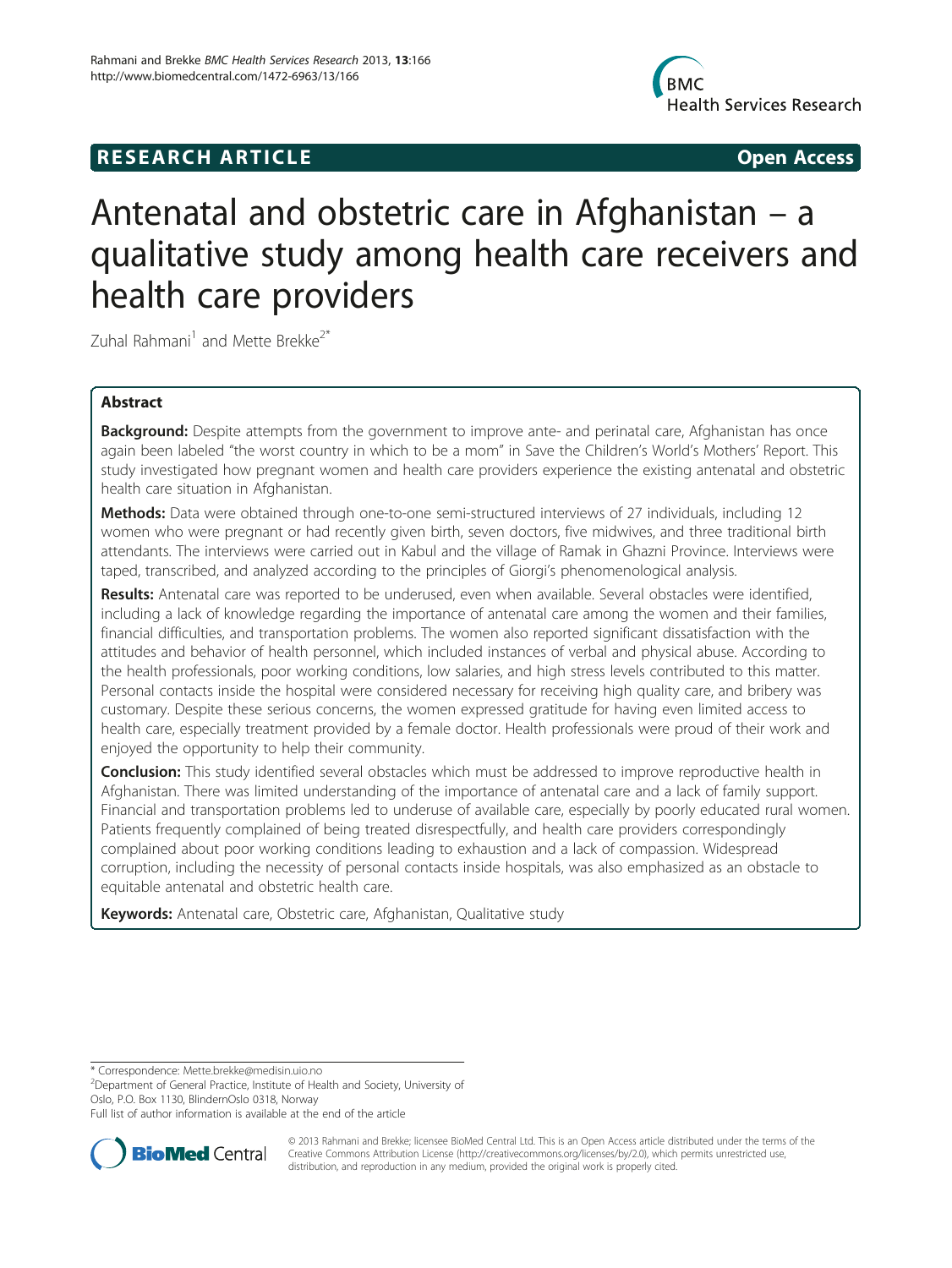## Background

Although maternal mortality in Afghanistan has declined from around 1000 to 460 per 100 000 live births between 2000 and 2010 [\[1](#page-7-0)], the lifetime risk of dying in childbirth is still one in 32, comparable to conditions in Sub-Saharan Africa [\[2](#page-7-0)]. In addition, for each woman who dies, 20 others are expected to endure long-term ill health [[3\]](#page-7-0). According to Save the Children's World's Mothers' Report, Afghanistan is the "the worst country in which to be a mom" and one out of five children die before their fifth birthday [[4\]](#page-7-0).

According to the WHO, skilled health personnel attend approximately 34% of births in Afghanistan, and 60% of pregnant women attend at least one antenatal visit [\[1](#page-7-0)]. Only 16% attend the recommended number of four antenatal visits [\[1](#page-7-0)] and conditions are far worse in remote districts compared to Kabul and other main cities [[5\]](#page-7-0). A survey from 2006 showed that more than half of women in Kabul had access to midwifery care, compared to less than 2% of women in remote areas [\[6](#page-7-0)].

Development in Afghanistan is complicated by an unstable political system, poor economy, and ongoing violence [\[7](#page-7-0)]. These factors severely influence health care provision and the quality of health care. The governmental guidelines for reproductive health care recommend four antenatal visits which are free of charge in public clinics, in an attempt to increase skilled attendance at birth, while improving quality and utilization of emergency obstetric care [\[8\]](#page-7-0). Despite these good intentions, such guidelines are unrealistic given the low density of physicians (2.1 per 10 000 inhabitants) and nursing and midwifery personnel (5.0 per 10 000 inhabitants) [\[1](#page-7-0)], with a strong urban–rural disaggregation of health worker density [[6](#page-7-0)].

The aim of the present study was to explore how pregnant women and health care providers experience the existing antenatal and obstetric health care situation in Afghanistan. Rather than further compile poor statistics on reproductive health and health care in Afghanistan, we opted for a qualitative approach to explore the perspectives of patients and health professionals. The first author was born in Afghanistan and is a medical student in Norway – "the world's best country in which to be a mom" [[4\]](#page-7-0). A PubMed search using the keywords "antenatal care" or "obstetric care" or "reproductive health" and "Afghanistan" (May 2010) identified a paucity of research, with only a handful of relevant studies. A survey carried out in 2004 found reproductive health indicators to be poor among women living in Kabul, a group often considered to be the most privileged [\[9](#page-7-0)]. The women's schooling was significantly associated with antenatal care attendance, skilled attendance at birth and use of family planning, although almost all the women needed permission from their husband or a male relative before seeking professional health care [\[9](#page-7-0)]. A cross-sectional study covering almost 5000 women in the Herat province found that human rights factors contributed to the high maternal mortality rate, particularly among rural women [\[10](#page-8-0)]. Another survey from Kabul revealed that fear of own death or of losing the baby were important reasons for choosing skilled birth attendance [[11\]](#page-8-0). A 2003 observational study from a maternal and infant hospital in Kabul concluded that profound changes were needed in the hospital's health care delivery system in order to make the hospital a safe and effective health care facility [[12\]](#page-8-0). To expand upon this literature and improve our knowledge regarding obstacles to care, we chose to carry out the present study.

## Methods

## Study design

This study utilized a qualitative design based on semistructured, one-to-one interviews. The interviewer (first author) spent several days in each clinic, closely observing the work of the health personnel and the facilities and services available to patients.

### **Ethics**

The study was approved by the Regional Ethics Committee for Medical Research in Southeastern Norway. In addition, the Ministry of Health in Kabul provided written permission to observe the health care facilities and conduct the interviews. Participants received written information about the study and the role of the interviewer and provided written consent. For participants who were illiterate, oral information was provided and verbal consent was obtained. All information and materials were provided in the Dari language.

#### Participants

A total of 27 persons were interviewed. These included 12 patients (pregnant women or women who had recently given birth), seven doctors, five midwives and three traditional birth attendants (Table 1). No interview

| Table 1 Interview location of the 27 participating |  |
|----------------------------------------------------|--|
| patients and health care providers                 |  |

| Kabul                                                          |                              |             | Ghazni (Ramak)                                                         |
|----------------------------------------------------------------|------------------------------|-------------|------------------------------------------------------------------------|
| Malalai<br><b>Maternity</b><br><b>Hospital</b>                 | Ali Sina Clinic Marie Stopes | Int. Clinic |                                                                        |
|                                                                |                              |             | 6 patients (P 1–6) 1 patient (P 7) 1 patient (P 8) 4 patients (P 9–12) |
| 4 doctors (D 1-4) 1 doctor (D 5) 1 doctor (D 6) 1 doctor (D 7) |                              |             |                                                                        |
| 5 midwives<br>$(M 1-5)$                                        |                              |             |                                                                        |
|                                                                |                              |             | 3 traditional birth<br>attendants (TBA 1-3)                            |

 $P =$  patient; D = doctor; M = midwife; TBA = traditional birth attendant.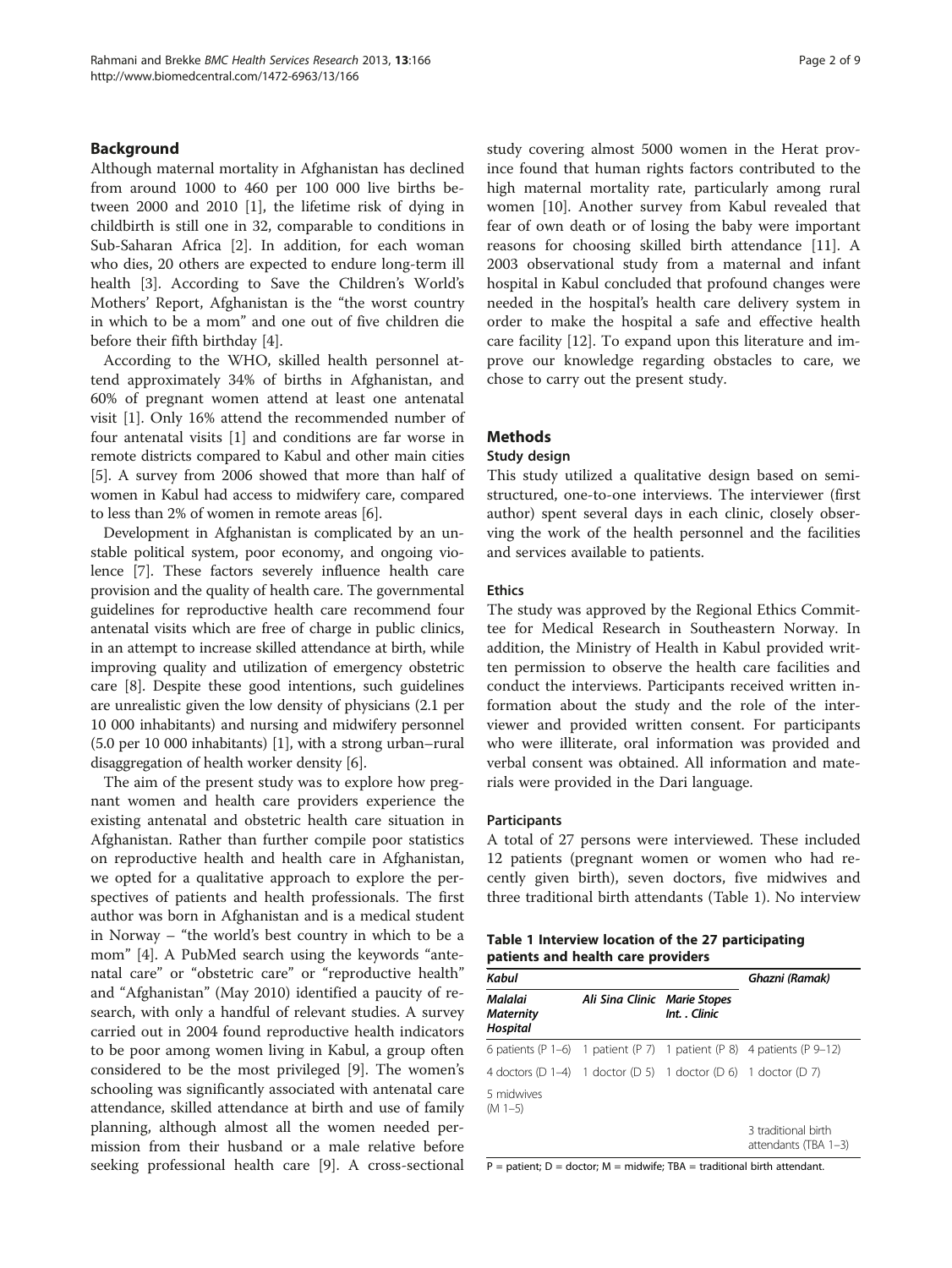appointments had been scheduled in advance, and thus, interviews were arranged impromptu on-site. Participants were invited to participate in the study if time and other situational factors allowed. Individuals who agreed and provided informed consent were interviewed immediately without delay. Of those who were approached, ten patients refused participation in the study, while all invited health care providers agreed to participate.

## Setting

The interviews took place during the summer of 2010 in two different provinces in Afghanistan: Kabul and Ghazni. In Kabul, the locations were Malalai Maternity Hospital (6 patients, 4 doctors, 5 midwives), Ali Sina Clinic (one patient, one doctor) and Marie Stopes International Clinic (one patient, one doctor). Malalai Maternity Hospital is the largest women's hospital in Afghanistan, with 80–100 births daily. Ali Sina Clinic is a private clinic providing obstetric services as well as internal medicine and surgery. Marie Stopes International Clinic belongs to a UK-based, non-governmental organization and provides mainly reproductive health services. In Ghazni (143 kilometers southeast of Kabul), the interviews were carried out in the village of Ramak, 30 km from the center of Ghazni, either in the village's only clinic or in the participants' home (4 patients, one doctor, 3 birth attendants).

## **Ouestionnaires**

Two semi-structured questionnaires designed specifically for this study were used, one for patients and one for health care providers [\(Appendix](#page-7-0): Questionnaires I and II). Patients were asked about education, parity, present or previous pregnancy complications, help-seeking behaviour, obstacles to receiving antenatal or obstetric care, sources of information regarding pregnancy, expectations and satisfaction regarding care, and how they had been received by health care providers. Doctors, midwives, and birth attendants were asked if they were familiar with national guidelines for antenatal care, if they adhered to these guidelines (or why not), their own views on the quality of care they were able to provide, and personal attitudes towards patients. They were also asked about areas needing improvement and personal views on reasons for treatment delay.

## Data collection

All interviews were carried out by the first author in Dari, which was the participants' and the interviewer's first language. Interviews were either taped or – in case of background noise – written down word for word.

## Data analysis

All collected data were translated into Norwegian by the first author. Data were analyzed according to the principles of Giorgi's phenomenological analysis, modified by Malterud [[13,14\]](#page-8-0). The analysis included four steps: 1) reading the material to obtain an overall impression, 2) identifying units of meaning representing the various topics explored, 3) condensing and grouping the units of meaning, and 4) describing various aspects of antenatal and obstetric care from the patients' and health care providers' perspectives based upon these groupings. In addition, observations made by the interviewer during the time spent in the clinics provided a background for interpreting the material.

## Results

## Characteristics of participants

The median age of patients  $(P)$  was 28 years  $(20 - 38)$ years). Four of the 12 women were literate, all of whom lived in Kabul. Parity varied from one to nine, with a median parity of 3 in Kabul and 8 in Ghazni. Eight women had experienced complications in the present or previous pregnancies.

The seven doctors (D) were 35 to 50 years of age; only one was male, and all claimed to be specialists in gynaecology/obstetrics. Afghanistan has five medical faculties, where students receive six years of education followed by one year of clinical residency before being granted authorization to practice medicine.

The five midwives (MW) were all women, similarly aged as the medical doctors. Midwifery in Afghanistan requires two years of theoretical and practical curriculum following the completion of high school.

The three traditional birth attendants (TBA) were women over the age of 50 with at least 15 years of clinical experience. All three birth attendants were illiterate. Two had been educated by NGOs to become "community health workers" and promoted family planning, improvements in hygiene, etc. The birth attendants supervised normal pregnancies and childbirths and encouraged the women to seek professional help if complications were suspected. They did not perform vaginal examinations.

## Interview data: main findings

Several units of meaning emerged from the data analyses. Notably, the patients reported underusing available antenatal care. Reasons for underuse of services included low motivation, family decisions, lack of money, or transportation problems. The women reported being treated poorly by health professionals, and that bribery or personal contacts were needed to secure good care. Despite poor working conditions, health care providers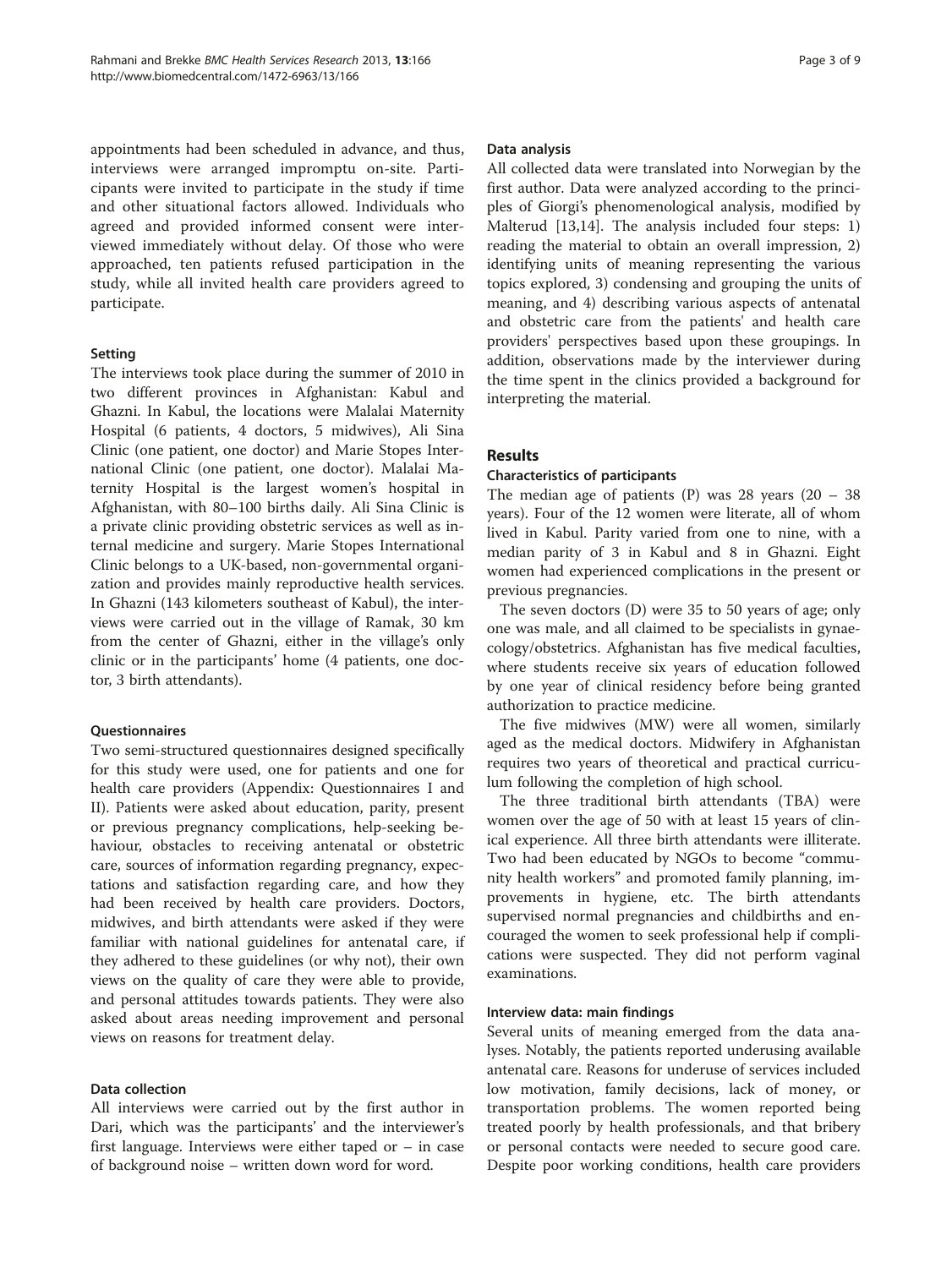were proud of their job, and the women were grateful for the help available. Each specific unit of meaning is discussed in greater detail below.

- 1. Available care is underused
- 1.i. Motivation is low

National guidelines recommend at least four antenatal check-ups [[8](#page-7-0)]. Only five of our 12 participants attended all four recommended checkups – two women attributed attendance due to complications. Notably, these five women reported no obstacles to seeking health care; they all lived in an urban area under reasonably good socioeconomic conditions and four were educated. The other seven women attended antenatal health care visits only if they felt unwell:

- No reason to seek health care when you feel healthy (P 5).
- I see a doctor only when it is absolutely necessary, otherwise it is not worth the effort (P 10).
- Rural people do not attend check-ups, we are used to managing on our own (P 12).

These selected statements reflect limited insight regarding the importance of regular antenatal care. It also mirrors a low level of knowledge regarding pregnancy and childbirth – only two women said they had solicited information from health personnel. The others relied upon their own experiences or those of female friends.

1.ii. Family decisions

The decision-maker in the family – typically the mother-in-law or the husband – may not support the pregnant woman in seeking medical care, even if complications are suspected. The woman is expected to be strong and enduring:

– You are not the first woman on earth to give birth! (mother-in-law, cited by a pregnant woman) –  $(P 10)$ .

The pregnant woman may be reluctant to reveal her symptoms or worries:

– I do not dare to tell anybody unless it is really serious; it is embarrassing  $(P 11)$ .

Traditional birth attendants (TBA) may provide support to rural women who are in a vulnerable position:

– They tell us they worry about their own and the baby's health, but no one at home cares (TBA 1).

When complications worsen and become obvious, the family often uses traditional remedies first, thereby delaying contact with health services. Only after traditional remedies fail is the pregnant woman taken to hospital.

Midwives worry about the misinterpretation of grave symptoms:

– We see that women with convulsions are first taken to spiritual men, because the family is convinced that the woman is possessed by evil spirits (MW 2).

Doctors therefore frequently face serious, lifethreatening situations:

– Our patients frequently arrive in a bad clinical condition, unfortunately we are not always able to save them (D 1).

## 1.iii.Money issues

Poor economic conditions are also emphasized as a main obstacle to seeking necessary medical care without delay:

– People cannot afford food, how can they pay for medications, not to mention travel expenses to see the doctor? (TBA 3).

All doctors and midwives identified financial hardship as an important reason for health care underuse or treatment delay. Rural and urban women both confirmed that a lack of money was a primary factor affecting treatment seeking or treatment adherence:

- We are poor people. We cannot afford to go to the hospital in Ghazni where treatment is better. This requires a lot of money and is expensive. Instead we go to the local clinic (in Ramak) and hope that the doctor there can help us  $(P 9)$ .
- To see doctors and buy medications for my pregnancy complications was an economic burden to our family. Sometimes we could not afford the planned follow-up (P 3).

## 1.iv. Transportation difficulties

In Ramak, transportation problems were identified as a primary obstacle to seeking health care. In rural Afghanistan, roads are poor and public transportation is mostly very limited. In Ramak, people may have to walk one to two hours to get to the local clinic, as there are no taxis or local buses. From the village center of Ramak, a bus goes to Ghazni three times a day, and not after dark. This crowded bus represents the only transportation option for pregnant women if they want to attend the district hospital in Ghazni. The women – wearing a burqa – do not feel comfortable in a crowded bus with unknown men, and their husbands are reluctant to let them travel. Furthermore, women experiencing complications during labor also have to rely on the bus to get to the hospital. At night, when the bus does not run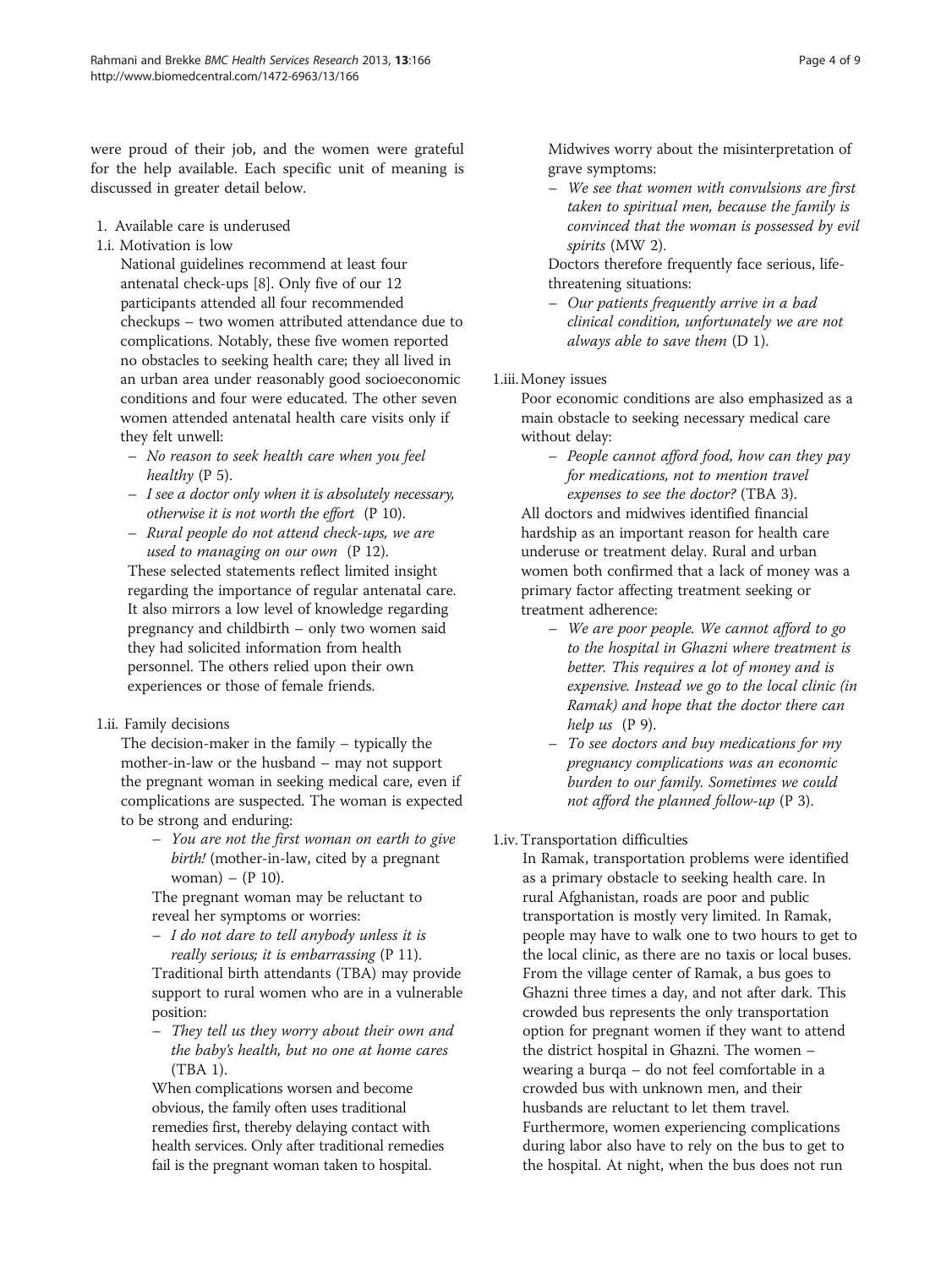and the local clinic is closed, transportation and accessibility issues imply serious challenges to receiving adequate care. Someone owning a vehicle has to be found and asked to drive the woman to hospital. This may be time-consuming and difficult, as very few in Ramak own a car.

- It is worst in the evening when the local clinic is closed and when there are serious complications. We are not always able to find a car to transport her to the hospital in Ghazni soon enough. We call on the only (male) local doctor and do our best to save mother and child, within our limits (TBA 1).
- 2. Dissatisfaction with attitudes and behavior of health personnel
	- 2.i. Lack of professional ethical standards In Afghanistan, physicians occupy an authoritarian position in society and their opinions and behavior are supposed to be accepted. The patient, in contrast, is positioned at the bottom of the hierarchy. In a typical consultation, the patient humbly reveals her symptoms, and is soon interrupted by the doctor and handed a prescription, without any explanation. Nine of our patients said that health personnel had behaved in an unfriendly and unprofessional manner. Further, patients reported incidents of abuse by a doctor or a midwife, including harsh words, arrogant behavior, even physical violence such as being hit or pulled by the hair:
		- When I was having my first child, I got hit because I screamed in pain (P 2).
		- $-$  They are not kind (P 2-7, P 10-12).
		- When we see the doctor, it is because we are sick and vulnerable, a little smile and friendly behavior would make a big difference, we would feel better and taken care of  $(P 7)$ .

One doctor also described prevailing negative attitudes towards patients in the hospital:

– I am sad to say that patients are afraid of us, they do not dare to ask questions. If I take good care of my patient, my colleagues ask if I am related to the patient or have received money from her (D 4).

An experienced midwife confirmed:

– Doctors at the clinic are irresponsible and uncaring. They claim payment for services and medications that are free for the patients. They keep the clinic open only a couple of hours and the government does not monitor this situation. Once a woman who came for an antenatal check-up was humiliated by the doctor because

she had so many children and the doctor had no more time for her (MW 3).

The traditional birth attendants who sometimes accompany patients to the district hospital reported the same:

– I remember well a midwife yelling at a patient who obviously was in pain, telling her that if she had learned how to get pregnant, she would have to learn to tolerate a little pain (TBA 3).

This way of treating patients is also widespread among unskilled hospital staff:

– If the doctors cannot behave themselves, why should they? (patient, about hospital assistants – P 3).

Conditions may seem better in private clinics. A patient attending a private clinic reported:

- After my second pregnancy I wanted a break until the next pregnancy. I went to a public family planning clinic for contraception, but instead I was accused of keeping the doctor busy, because he would rather be at home painting his house. I had to leave the clinic without contraception, I got pregnant, I never went there again (P 7).
- 2.ii.Poor working conditions contribute to poor behavior

Overworked personnel, long hours, low salary and lack of infrastructure are factors identified by doctors to explain negative attitudes and unprofessional behavior:

– The majority of our employees are women. In addition to poor working conditions and high stress level at work they have to take care of their family and do housework. No wonder one gets exhausted and gets into conflicts with patients (D 4).

One midwife:

– We are very busy here, 120-130 patients a day. The situation is intolerable, of course we get tired and burned out. We keep going because we need a job, but this threatens our health (MW 1).

## 3. Personal contacts secure good treatment

Patients who are related to or know someone with authority at the hospital, such as a doctor, receive better care and cut queues. Even if the specific doctor is absent, other doctors treat the patient well, in order to do their colleague a favour. Most patients complained about this form of inequality:

– If you do not know anybody in the hospital, you may be left to yourself and forgotten (P 2).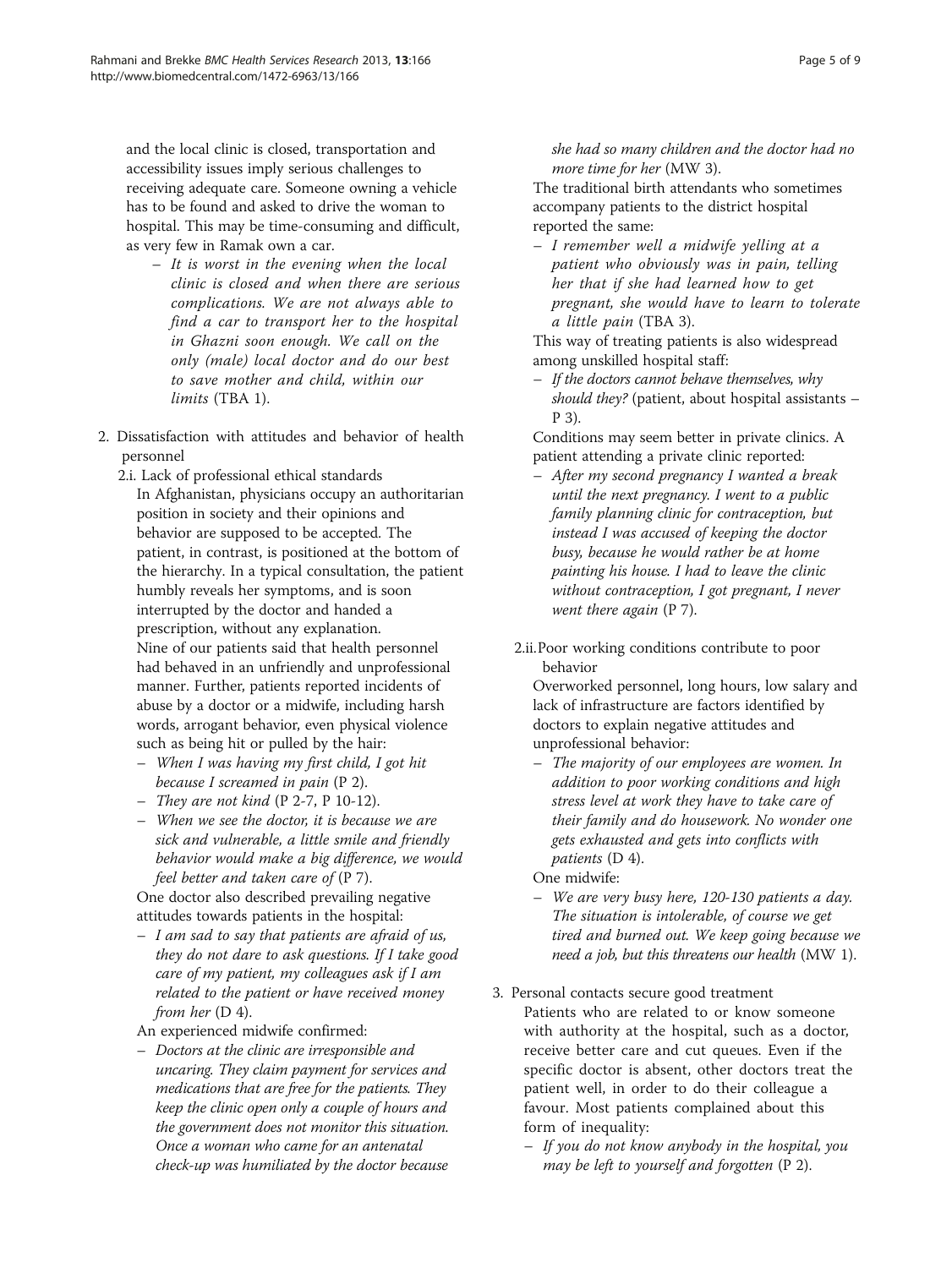Doctors and midwives confirmed this issue and said that women of low socioeconomic status from rural areas were particularly at risk.

4. Corruption - fraud or necessity?

Even if treatment at public clinics is intended to be free of cost, corruption is frequent, also at clinics offering perinatal care. Employees may demand payment for medications or contraceptives, which should be delivered for free:

- Rumors say that personnel at the clinic sell medications on the black market and tell patients that they have run out of medications (P 10).
- It is common to pay bribes to hospital attendants to make them do as you wish (woman who had recently given birth  $- P 6$ ).
- In public clinics IUDs are supposed to b e free for patients. But if the patient does not pay the doctor, she gets no IUD (D 4).

Low salary was cited as the reason for these customs, and health personnel claimed to depend upon the extra income to be able to support their families.

5. Satisfaction after all

Despite these serious concerns, the patients expressed gratitude that some antenatal and obstetric care existed at all. They were grateful that help was available if their life was in danger:

– It is better than nothing. Earlier there was no such clinic with a female doctor in this community (P 10).

Health personnel reported feeling proud of having a useful role in society, at least to the degree possible given the circumstances:

– Even if our productivity and the quality of work are limited by a lack of equipment and medications, we as doctors are obliged to do our best to save mother and child. We love our job, and it feels good to be able to help people  $(D 1)$ .

## **Discussion**

The main aim of this study was to explore how pregnant women and health professionals experience the quality and provision of antenatal and obstetric care in Afghanistan. Using a qualitative approach, we explored patient perspectives regarding obstacles and challenges to safe and comprehensive care. We also assessed viewpoints and perspectives by health care providers, including physicians, midwives, and traditional birth attendants.

This study has several limitations that should be noted. A small number of individuals from only two selected geographical areas were interviewed. However, we attempted to include patients and providers from various health care settings: a big public hospital, a small village clinic, an NGO clinic, as well as a private hospital, to increase representativeness. Another potential limitation involves the translation process, as translating the interviews from Dari to Norwegian, and then publishing in English, may have led to inconsistencies. However, the first author is fluent in all three languages, the interviews were purposefully conducted using simple and unsophisticated language, and the item responses were easy to understand. Therefore, this potential limitation is considered to be of minimal importance. Additionally, the interviewer spent several days observing each health care facility, yet these observations were not systematized and incorporated into the study and this might be considered a weakness of the study. The role and position of the interviewer were made clear to all participants to avoid potential confusion.

Even if public antenatal care exists in Afghanistan and the government recommends routine check-ups, our study confirmed underuse of these resources. Our study identified numerous reasons why women may not utilize these accessible and available services. Participants reported several obstacles, including their own personal views and beliefs, family decisions, financial reasons, as well as transportation difficulties. The National Reproductive Health Strategy 2006–2009 document states that more than 70% of families in Afghanistan who did seek help encountered barriers either because of costs or poor quality offered at the only accessible health care facility [\[15](#page-8-0)]: "Health care knowledge and ability to seek care decline with remoteness and low literacy rate. Decisions to seek care are also influenced by the family's perception of accessibility. Families do not seek care because of lack of transportation, insecure travelling conditions and inability to afford either transport or care."

Insecurity, lack of infrastructure, economic instability, poor communication and coordination, poor public health infrastructure, as well as lack of qualified health workers are the main challenges to rebuilding the Afghan health care system [[7](#page-7-0)]. Level of civil unrest was substantial when this study was carried out, especially in Ghazni. This may have also influenced the patients' perception of the accessibility of health care.

Barriers grounded in traditional belief systems that influence birthing generally or affect interpretation of complications are found to be important in several parts of the world, such as Bolivia, Jamaica, and Sub-Saharan Africa [[16](#page-8-0)]. In our study, health personnel confirmed that this still is a substantial problem in Afghanistan, for example, serious complications may be interpreted as the woman being possessed by evil spirits. Social customs within an area may also influence women's internal barriers, such as shame [\[17\]](#page-8-0). Feeling shameful or embarrassed by asking for help, from family members and health care workers, was stated by several of our participants.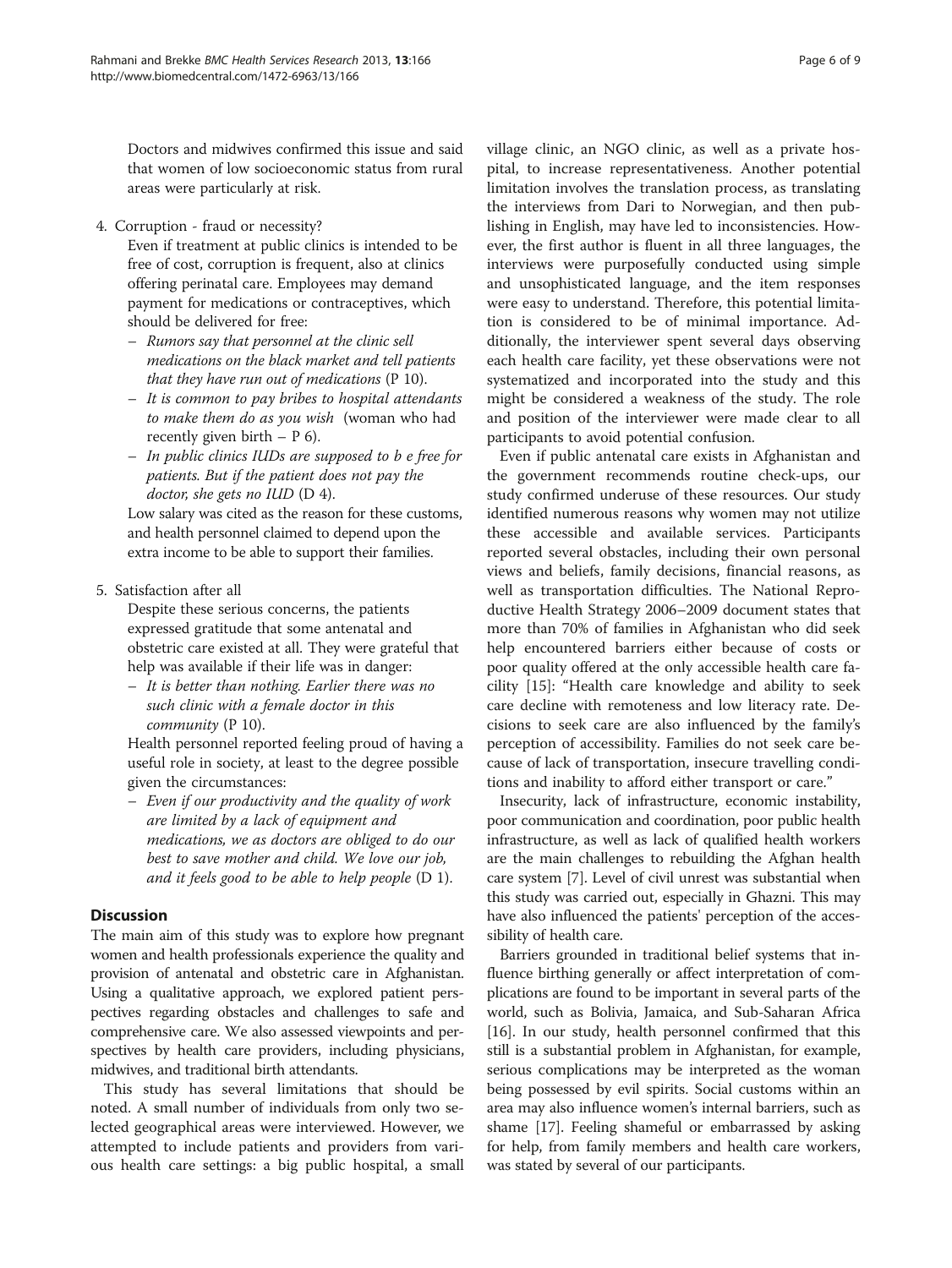In our study, patients reported being rejected at the clinic or were received in an unprofessional manner. This has also been found in other studies, mainly from countries in Latin America, Sub-Saharan Africa and South-Asia [\[16](#page-8-0)-[20](#page-8-0)]. Maternity care can be disrespectful and inhumane, or even exploitative [[17](#page-8-0)]. Offensive and demeaning language might be used by health personnel [[18\]](#page-8-0), as well as the carrying out of procedures during labour without information or discussion [\[19\]](#page-8-0). Women in a lower social position are considered particularly vulnerable to such negative experiences and this may certainly apply to women in Afghanistan. A 2008 study with focus groups of men or women in Afghanistan investigating the perception of quality in health services revealed that "poor people are treated badly in health services" [[21](#page-8-0)]. A review from Vietnam suggested this may be partly mediated by behaviors of health care personnel who are likely to come from another social class and are unable to separate their discriminatory attitudes from their work as professionals [\[20](#page-8-0)]. Negative attitudes from health care staff may deter women from seeking health care, lead to treatment delay, and ultimately prevent good practice [[20-23](#page-8-0)].

Socioeconomic inequalities in maternity care are huge in developing countries, and skilled birth-attendance is the least equitable intervention, due to problems with availability, accessibility, and affordability [[24](#page-8-0),[25](#page-8-0)]. Most births without professional delivery care take place among the rural poor [\[6](#page-7-0)[,24](#page-8-0)]. Those few women in our study who attended routine check-ups and reported no obstacles for seeking health care were educated and lived in an urban area under reasonably good socioeconomic conditions. A survey from 2006 showed that more than half of the women in Kabul had access to midwifery care, compared to less than 2% of women in remote areas. Poverty, low educational level, and more than two hours of travel were predictors for not seeing a midwife [[6\]](#page-7-0). Maternal education has long been considered an important determinant for maternal and child health. Education implies increased knowledge about the health care system, as well as about danger signs and disease patterns [\[26,27\]](#page-8-0).

All our participants reported the availability of at least some midwifery services, but the need for midwives in rural areas is still far from being met [\[1,6](#page-7-0)]. Afghan societal norms dictate that women should provide health care for women. During the Taliban period, virtually no female doctors or nurses were trained. Today, access to female health care workers is improving, but there are still many obstacles to overcome [[7\]](#page-7-0). Studies from other countries, i.e. Vietnam, found that lack of privacy and insufficiency of female staff prevented women from seeking reproductive health care [[16\]](#page-8-0). Under such circumstances, using the service of traditional birth attendants

may be a reasonable choice. In a recent meta-analysis, training and support of traditional birth attendants has been found to positively affect perinatal outcomes [[28\]](#page-8-0).

The costs of obstetrical care can also be an important barrier to the poor [\[29](#page-8-0)]. Even when these services are officially free of cost, hidden costs due to corruption may add up to a substantial amount. At the level of individuals and households, there is mounting evidence of the negative effects of corruption on health in low- and middle-income countries around the world [\[30\]](#page-8-0). The poor are disproportionately harmed by corruption, because they are less able to afford bribes or the use of private initiatives [\[31-35\]](#page-8-0). In our study, bribery was reported to be necessary in order to obtain health services which were intended to be free of charge. This mirrors the dominating position of corruption in the Afghani society. A report from 2010 reveals that one third of the population sees corruption as a necessity, and up to 20% had paid bribes to a doctor or a lawyer during the last year [[36](#page-8-0)]. A study from the Baltic States found that nearly half of those interviewed did not consider unofficial payments to health workers as corruption [\[33\]](#page-8-0).

In a recent WHO and UNICEF report [[37](#page-8-0)], Afghanistan was found to make some progress towards the Millennium Development Goal 5 - the reduction of maternal mortality - but insufficient progress towards Goal 4 – the reduction of mortality in children under five years of age, of which 40% of deaths occur during the first month of life. Our study has shed some light upon possible obstacles to achieving these improvements. Socioeconomic inequalities in the delivery of antenatal and obstetrics care are significantly greater than other forms of health care in developing countries [[24](#page-8-0)]. Reducing these inequalities is essential if improvements in perinatal outcomes shall be reached, and this requires increased coverage among the rural poor [[24](#page-8-0)]. These inequalities also mirror demand factors, and interventions aimed at overcoming barriers at the individual and community level have shown some positive effects in other developing countries [[16,38](#page-8-0)]. For example, local women's groups have been shown to affect birth outcomes positively in rural Nepal [[38\]](#page-8-0). Improving the quality of care, including the behavior and attitudes of health personnel, and implementing effective systems for referral are important [\[16,39](#page-8-0)].

Medical education in developing countries should focus more on patient-centered care, including communication skills and attitudes [[40](#page-8-0)]. Introduction of institutional and individual codes of conduct and continuous training of anti-corruption awareness and behavior are essential for health care providers [[20,40\]](#page-8-0). Higher benefits for health care workers could also be an important step.

What works to improve perinatal health care in resourcepoor settings is now clearer, but implementation remains a challenge [[41,42\]](#page-8-0). It has been stated that underevaluating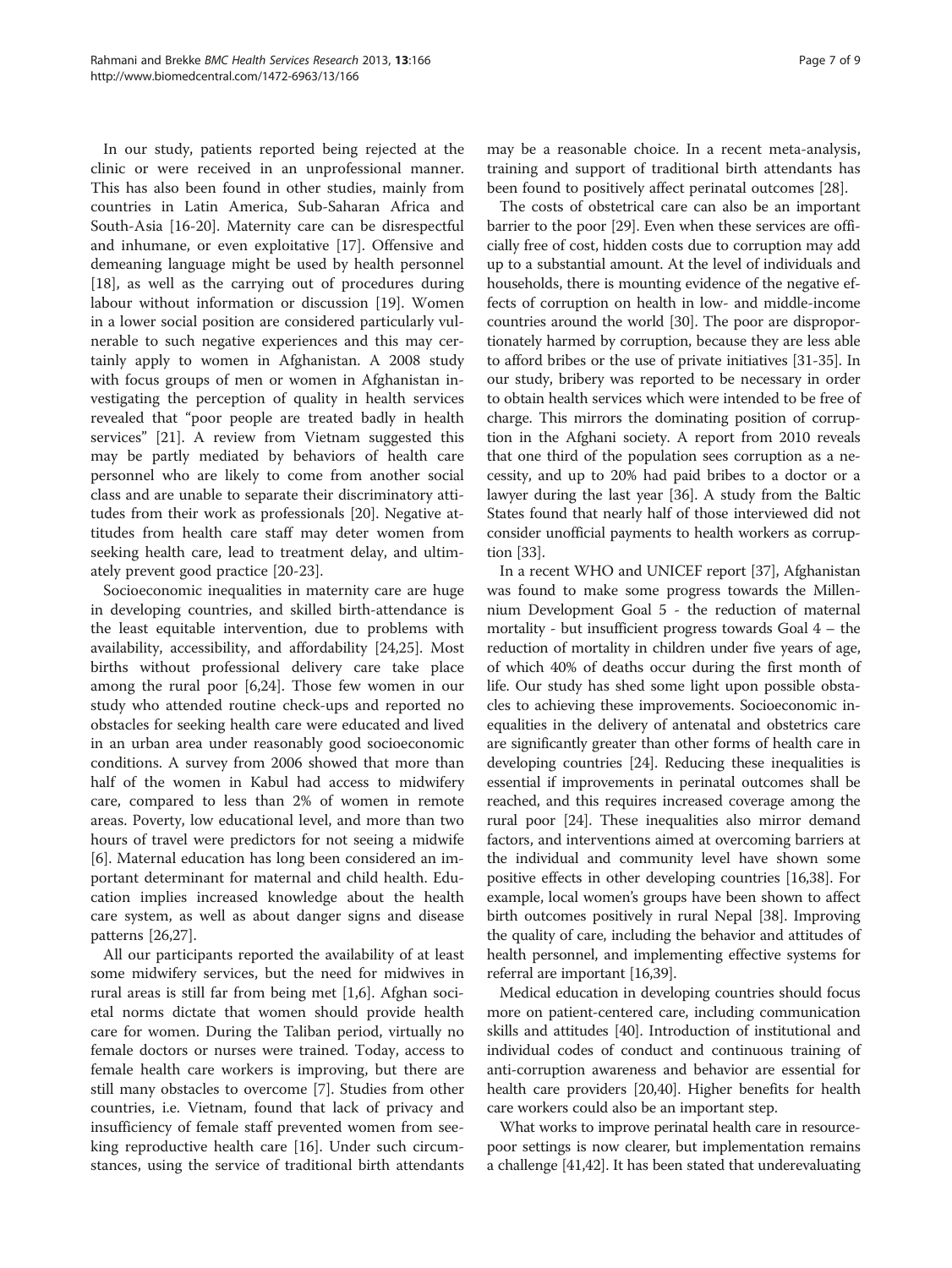<span id="page-7-0"></span>political issues and excessive belief in management are reasons why improvement in reproductive health has stalled [\[43\]](#page-8-0). Many countries – like Afghanistan – now have the political will to improve mother and child health care [\[15\]](#page-8-0). But still, "the availability of good medical care tends to vary inversely with the need for it in the population served" [[44](#page-8-0)]. "Proportionate universalism" has been launched as a solution. This means that those in greater need ought to be treated in proportion to that greater need [\[45](#page-8-0)]. Reproductive health does not exist in a vacuum, it is affected by how society is organized. Gender inequality leading to early marriage and recurrent child-bearing, as well as limited education regarding sexual health are important barriers to progress [\[46](#page-8-0)]. In a wider context, a profound political movement is needed to put an end to gender oppression in order to create a better and more equitable world for women [[47](#page-8-0)].

## Conclusion

Underuse of available antenatal and obstetric health care was attributable to a variety of factors, including a limited understanding of its importance to maternal and infant health, lack of family support, financial problems, and transportation difficulties, especially for poorly educated rural women. Patients frequently complained of being treated disrespectfully, and health care providers correspondingly complained about poor working conditions leading to exhaustion and lack of compassion. Widespread corruption, including the importance of personal contacts, was also emphasized as an obstacle to equitable antenatal and obstetric health care in Afghanistan.

## Appendix

## Questionnaire I

Patient Questionnaire

- $\bullet$  Age
- Years of education
- Number of previous pregnancies. Any complications?
- Have you attended antenatal check-ups regularly in this pregnancy, or only when you felt the need for it?
- Who has carried out your check-ups?
- Any obstacles to attending check-ups?
- Who has provided information regarding pregnancy and childbirth? (Health professionals, friends, relatives, media, etc.)
- Have you found the information sufficient and satisfactory?
- Do you feel confident you will receive the care you need in your pregnancy?
- How do you feel about the care you receive here? (in this clinic)

 What are your experiences with the attitudes and behaviour of the health personnel?

## Questionnaire II

Health Care Provider Questionnaire (i.e., doctors, midwives, traditional birth attendants)

- Do you know if there are national guidelines for antenatal care?
- Do you follow these guidelines?
- $\bullet$  If not why not?
- What do you think of the quality of the care you are able to provide (in this clinic)?
- How do you evaluate the attitude of health personnel towards the patients (in this clinic)?
- What is needed to further improve ante-and perinatal care?
- What are the reasons that some pregnant women seek help too late?

### Competing interests

The authors declare that they have no competing interests.

### Authors' contribution

ZR and MB planned the study together. ZR carried out the interviews, and also carried out the data analyses, with help from MB. The two authors drafted the manuscript together and both approved the final manuscript.

#### Author details

<sup>1</sup> Faculty of Medicine, University of Oslo, Norway, P.O. Box 1078Blindern, Oslo 0316, Norway. <sup>2</sup>Department of General Practice, Institute of Health and Society, University of Oslo, P.O. Box 1130, BlindernOslo 0318, Norway.

#### Received: 5 July 2012 Accepted: 2 May 2013 Published: 6 May 2013

## References

- 1. World Health Organization: World Health Statistics; 2012. [http://apps.who.int/](http://apps.who.int/iris/bitstream/10665/44844/1/9789241564441_eng.pdf) [iris/bitstream/10665/44844/1/9789241564441\\_eng.pdf.](http://apps.who.int/iris/bitstream/10665/44844/1/9789241564441_eng.pdf)
- 2. World Health Organization: Trends in maternal mortality: 1990–2010; 2012. [http://www.who.int/reproductivehealth/publications/monitoring/](http://www.who.int/reproductivehealth/publications/monitoring/9789241503631/en/) [9789241503631/en/](http://www.who.int/reproductivehealth/publications/monitoring/9789241503631/en/).
- 3. United Nations General Assembly: Report of the Office of the United Nations High Commissioner for Human Rights on preventable maternal mortality and morbidity and human rights; 2010. [http://www2.ohchr.org/english/bodies/](http://www2.ohchr.org/english/bodies/hrcouncil/docs/14session/A.HRC.1439.pdf) [hrcouncil/docs/14session/A.HRC.1439.pdf.](http://www2.ohchr.org/english/bodies/hrcouncil/docs/14session/A.HRC.1439.pdf)
- 4. Save the Children: Nutrition in the first 1 000 days. State of the World's Mothers' Report; 2012. [http://www.savethechildren.org/site/apps/nlnet/](http://www.savethechildren.org/site/apps/nlnet/content2.aspx?c=8rKLIXMGIpI4E&b=6478593&ct=9378127) [content2.aspx?c=8rKLIXMGIpI4E&b=6478593&ct=9378127](http://www.savethechildren.org/site/apps/nlnet/content2.aspx?c=8rKLIXMGIpI4E&b=6478593&ct=9378127).
- 5. Kim YM, Zainulla P, Mungia J, Tappis H, Bartlett L, Zaka N: Availability and quality of emergency obstetric and neonatal services in Afghanistan. Int J Gynaecol Obstet 2012, 116:192–196.
- 6. Johns Hopkins Bloomberg School of Public Health and Indian Institute of Health Management Research: Afghanistan Health Survey (AHS) 2006; 2007. [http://www.independentadvocate.org/downloads/afghanistan-health](http://www.independentadvocate.org/downloads/afghanistan-health-survey-2006.pdf)[survey-2006.pdf](http://www.independentadvocate.org/downloads/afghanistan-health-survey-2006.pdf).
- 7. Acerra J, Iskyal K, Qureshi ZA, Sharma RK: Rebuilding the health care system in Afghanistan.: an overview of primary care and emergency services. Int J Emerg Med 2009, 2:77-82.
- 8. Transitional Islamic Government of Afghanistan: Ministry of Health, Reproductive Health Task Force: National Standards for Reproductive Health Services in Afghanistan: Antenatal Care Services; 2003. [http://pdf.usaid.gov/](http://pdf.usaid.gov/pdf_docs/PNADF234.pdf) [pdf\\_docs/PNADF234.pdf.](http://pdf.usaid.gov/pdf_docs/PNADF234.pdf)
- 9. Van Egmond K, Bosmans M, Naeem AJ, Claeys P, Verstraelen H, Temmerman M: Reproductive health in Afghanistan: results of a